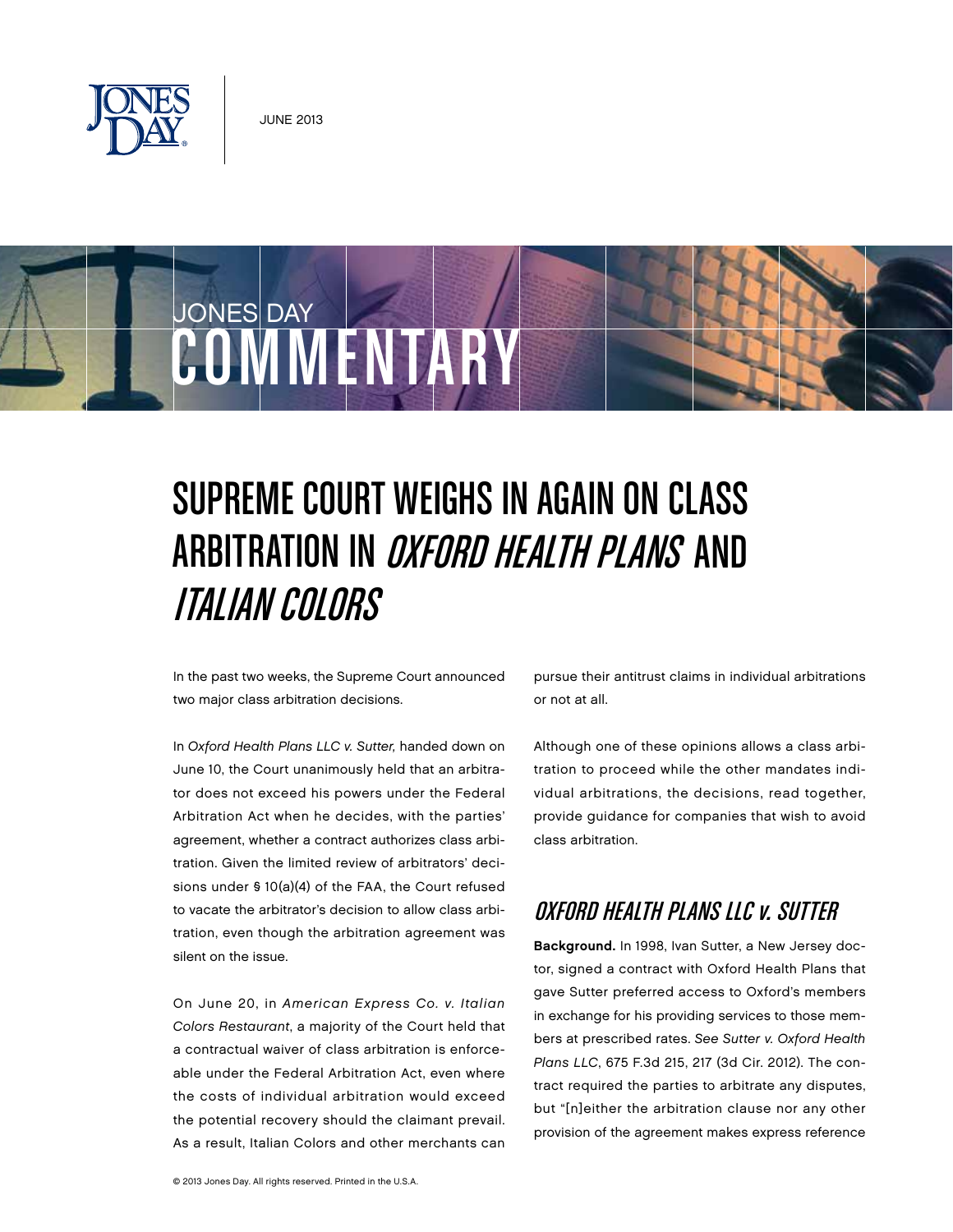to class arbitration." Id. In 2002, Sutter filed suit, accusing Oxford of "improperly denying, underpaying, and delaying reimbursement of physicians' claims for the provision of medical services." Id. The trial court granted Oxford's motion to compel arbitration, and the parties "agreed that the arbitrator should decide whether their contract authorized class arbitration." Oxford Health Plans LLC v. Sutter, No. 12-135, slip op. at 2 (U.S. June 10, 2013).

The arbitrator ruled that the contract authorized class arbitration. Id. Oxford challenged that ruling in court but lost, both in the district court and on appeal. While the arbitration was proceeding, the Supreme Court decided Stolt-Nielsen S.A. v. AnimalFeeds International Corp., 559 U.S. 662, 684 (2010), which vacated an arbitration panel's decision to allow class arbitration on the basis that "a party may not be compelled under the FAA to submit to class arbitration unless there is a contractual basis for concluding that the party agreed to do so." Citing Stolt-Nielsen, Oxford asked the arbitrator to reconsider his earlier ruling to allow class arbitration. Oxford, slip op. at 3. The arbitrator reiterated that class arbitration was available, and Oxford again sought judicial review. Id. Both the trial court and the Third Circuit again affirmed the arbitrator's decision. Id.

The Supreme Court's Decision. The Supreme Court decided Oxford on narrow grounds. Instead of clarifying what constitutes "a contractual basis for concluding that the part[ies] agreed to" class arbitration, as required by Stolt-Nielsen, the Court stressed that both Oxford and Sutter had agreed to allow the arbitrator to determine the scope of the arbitration agreement. Thus, the "sole question" before the Court was "whether the arbitrator (even arguably) interpreted the parties' contract, not whether he got its meaning right or wrong." Id. at 5. The Court likely would have approached the case differently had Oxford objected below that the question of class arbitration was not one of contract interpretation but of arbitrability. See id., n.2. But, once the parties agree to entrust a decision to an arbitrator, a court "may vacate an arbitrator's decision only in very unusual circumstances" and "'[i]t is not enough to show that the arbitrator committed an error—or even a serious error.'" Id. at 4 (quoting Stolt-Nielsen, 559 U.S. at 671). "Because the parties bargained for

the arbitrator's construction of their agreement, an arbitral decision even arguably construing or applying the contract must stand, regardless of a court's view of its (de)merits." Id. (internal quotation marks omitted).

Oxford had argued that, under Stolt-Nielsen, the arbitrator exceeded his authority by interpreting an arbitration agreement to authorize class arbitration where there was no evidence, in the agreement or otherwise, that the parties had agreed to such a procedure. The Oxford Court rejected that approach, explaining that Stolt-Nielsen "overturned the arbitral decision there because it lacked any contractual basis for ordering class procedures, not because it lacked, in Oxford's terminology, a 'sufficient' one." Id. at 6. The Court refused to consider Oxford's argument about what the arbitration agreement, properly construed, means "because, and only because, [that argument] is not properly addressed to a court." Id. at 8.

The Court did not hold that an arbitration agreement silent with respect to class arbitration implicitly authorizes classwide proceedings. But it made clear that federal courts will not step in to review decisions that the parties agreed an arbitrator should make: "In sum, Oxford chose arbitration, and it must now live with that choice…. The arbitrator did what the parties requested: He provided an interpretation of the contract resolving that disputed issue. His interpretation went against Oxford, maybe mistakenly so. But still, Oxford does not get to rerun the matter in a court." Id. at 8-9. In the Court's words, "[t]he arbitrator's construction holds, however good, bad, or ugly." Id. at 8.

The "Question of Arbitrability" and Justice Alito's Concurrence. The Oxford Court noted, "[w]e would face a different issue if Oxford had argued below that the availability of class arbitration is a so-called 'question of arbitrability,'" because such matters "are presumptively for courts to decide." Id. at 5 n.2. Because questions of arbitrability are entrusted to courts and not to arbitrators, courts need not defer to the arbitrator's ruling on such issues, and "[a] court may [] review an arbitrator's determination of such a matter de novo absent clear and unmistakable evidence that the parties wanted an arbitrator to resolve the dispute." Id.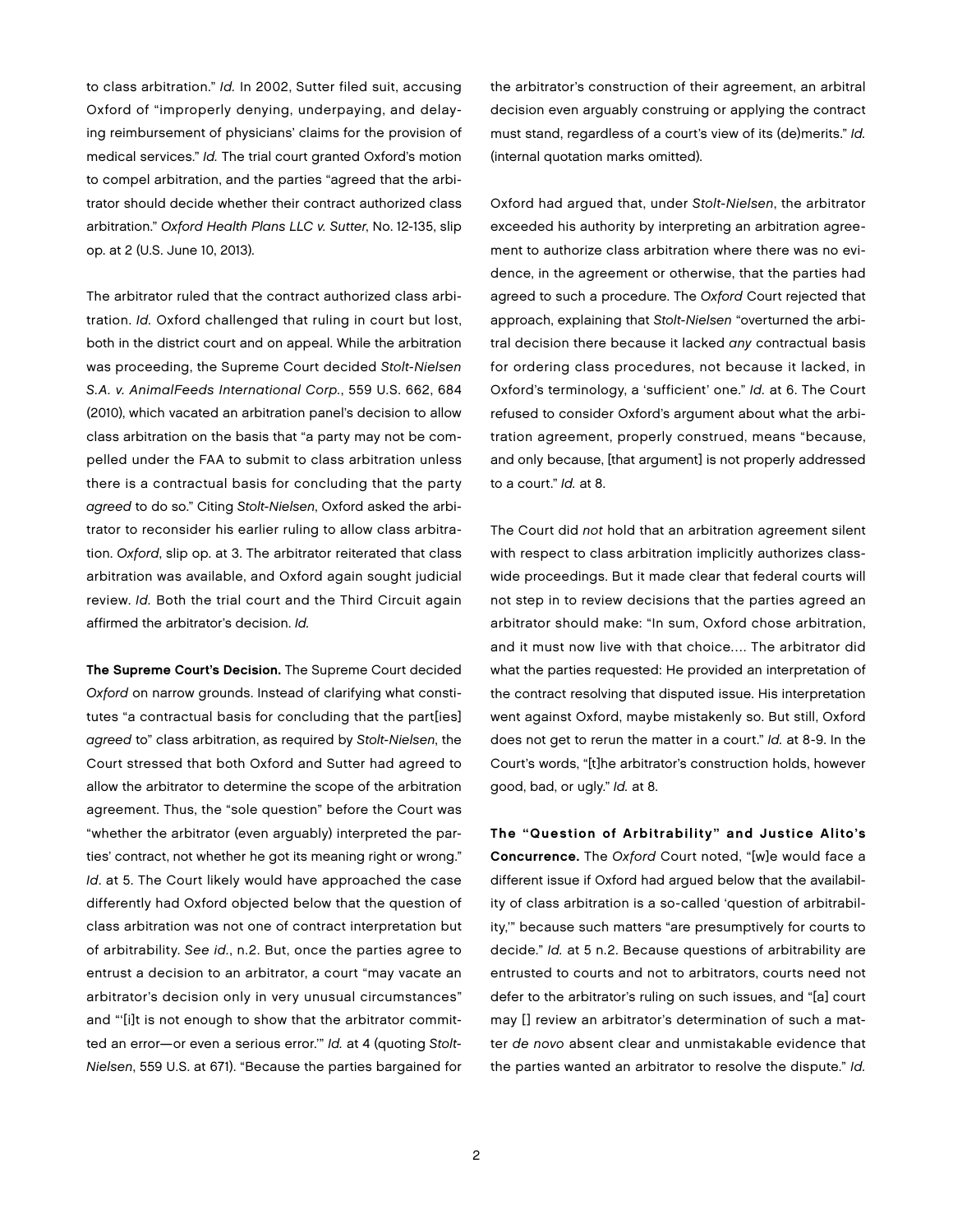(internal quotation marks omitted). Whether the availability of class arbitration is a question of arbitrability remains effectively unresolved by the Court, see id. (citing Stolt-Nielsen, 559 U.S. at 680), and circuit courts have approached the question in different ways.

Justice Alito (who authored Stolt-Nielsen) provided a short concurrence in which he makes clear that he thinks the arbitrator erred: "If we were reviewing the arbitrator's interpretation of the contract de novo, we would have little trouble concluding that he improperly inferred 'an implicit agreement to authorize class-action arbitration from the fact of the parties' agreement to arbitrate.'" See Oxford, slip op. at 1 (Alito, J., concurring). (quoting Stolt-Nielsen, 559 U.S. at 685).

Justice Alito goes on to explain why allowing an arbitrator to determine whether an agreement authorizes class arbitration "should give courts pause" in those cases where the issue is litigated. Id. at 2. His concern is that "an arbitrator's erroneous interpretation of contracts that do not authorize class arbitration cannot bind someone who has not authorized the arbitrator to make that determination." Id. This raises the possibility of post-arbitration collateral attacks by absent class members, who can "unfairly claim the benefit from a favorable judgment without subjecting themselves to the binding effect of an unfavorable one." Id. In other words, in cases like Oxford, where the arbitration agreement, properly read, does not authorize class arbitration but the arbitrator is entrusted with contract interpretation and says that class arbitration is proper, unnamed class members gain an unfair advantage. If the result of class arbitration is positive, they can accept the arbitration award. But if the defendant wins, the absent class members can attack the arbitration award and insist that, because they never agreed to allow the arbitrator to interpret the arbitration agreement, they should have another opportunity to litigate the agreement's meaning and to arbitrate individually. Thus, absent class members would gain a procedural advantage that would not be available to them either in court or in class arbitration based on a court's interpretation of the arbitration agreement. Treating class arbitration as a question of arbitrability to be decided by a court, rather than an arbitrator, may alleviate this concern.

## American Express Co. v. Italian Colors Restaurant

Background. Italian Colors Restaurant and other merchants that accept American Express cards filed a class action against American Express asserting federal antitrust claims. The merchants' contract with American Express requires all disputes between the parties to be resolved in arbitration. See American Express Co. v. Italian Colors Restaurant, No. 12-133, slip op. at 1 (U.S. June 20, 2013). It also states that "[t] here shall be no right or authority for any Claims to be arbitrated on a class action basis." Id. (quoting In re Am. Express Merchs.' Litig., 667 F.3d 204, 209 (2d Cir. 2012)). American Express moved to dismiss the case in favor of arbitration and specifically sought an order compelling each plaintiff to arbitrate individually. See id. at 2. The district court granted American Express's motion. See id.

The Second Circuit held that the trial court should not have ordered arbitration. Relying on a declaration from the plaintiffs about the substantial expense required to prove their antitrust claims, the appellate court found the class arbitration waiver unenforceable because individual arbitrations would impose costs on each merchant that far exceeded their potential recoveries. See id. (citing In re Am. Express Merchs.' Litig., 554 F.3d 300, 315-16 (2d Cir. 2009)). The Second Circuit subsequently held that neither Stolt-Nielsen nor AT&T Mobility LLC v. Concepcion, 131 S. Ct. 1740 (2011), which held that the FAA preempts state laws barring enforcement of class arbitration waivers, applied to this case. See In re Am. Express Merchs.' Litig., 634 F.3d 187 (2d Cir. 2011), adhered to on rehr'g, 667 F.3d 204 (2d Cir. 2012).

The Supreme Court's Decision. Unlike the narrow opinion in Oxford, the majority opinion in Italian Colors is broad. It holds that the FAA requires courts to enforce arbitration agreements by the terms the parties adopted, "unless the FAA's mandate has been overridden by a contrary congressional command." Italian Colors, slip op. at 4 (internal quotation marks omitted). The majority finds no such contrary command in the antitrust laws, which "do not guarantee an affordable procedural path to the vindication of every claim," or in congressional approval of procedural rules for